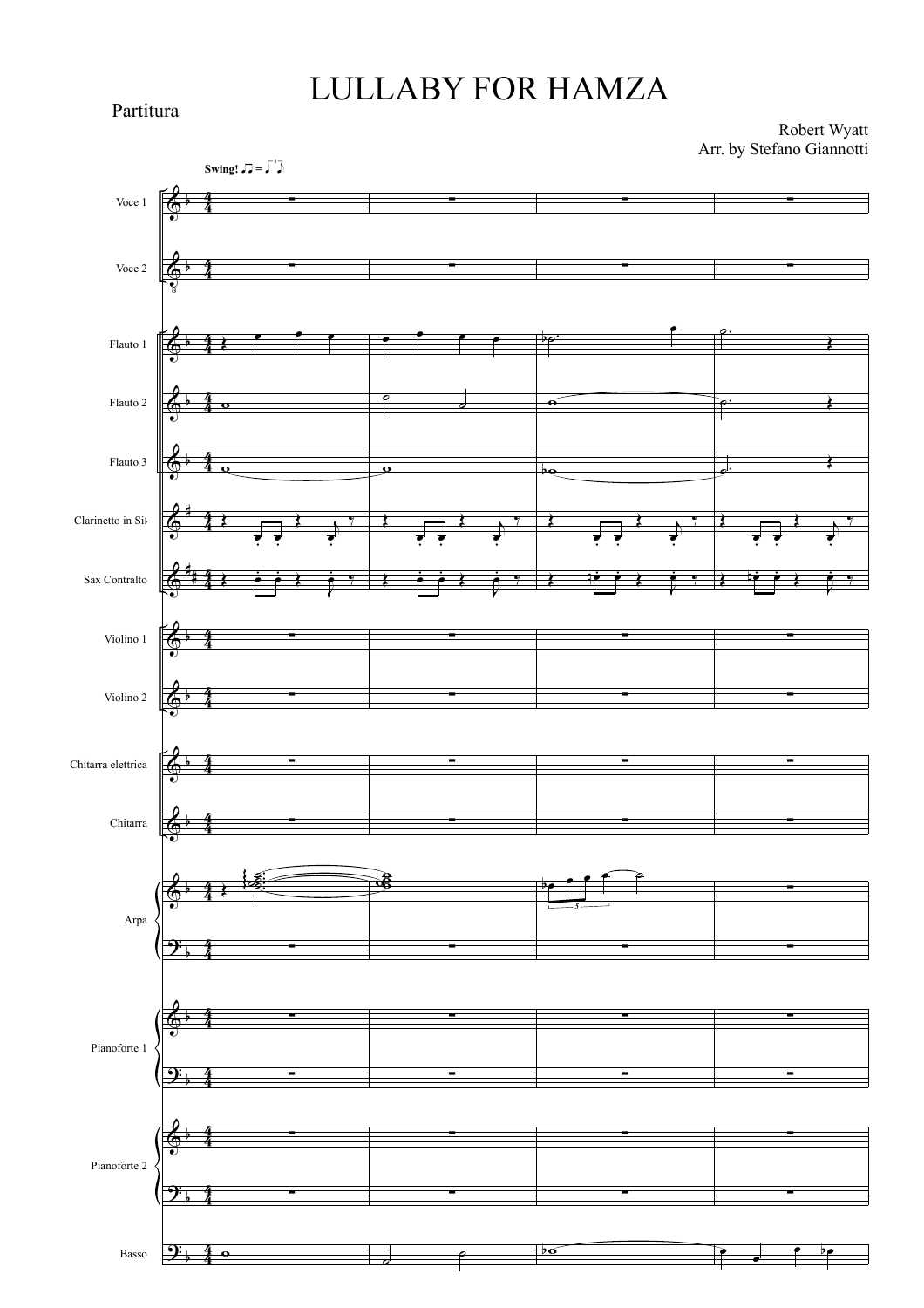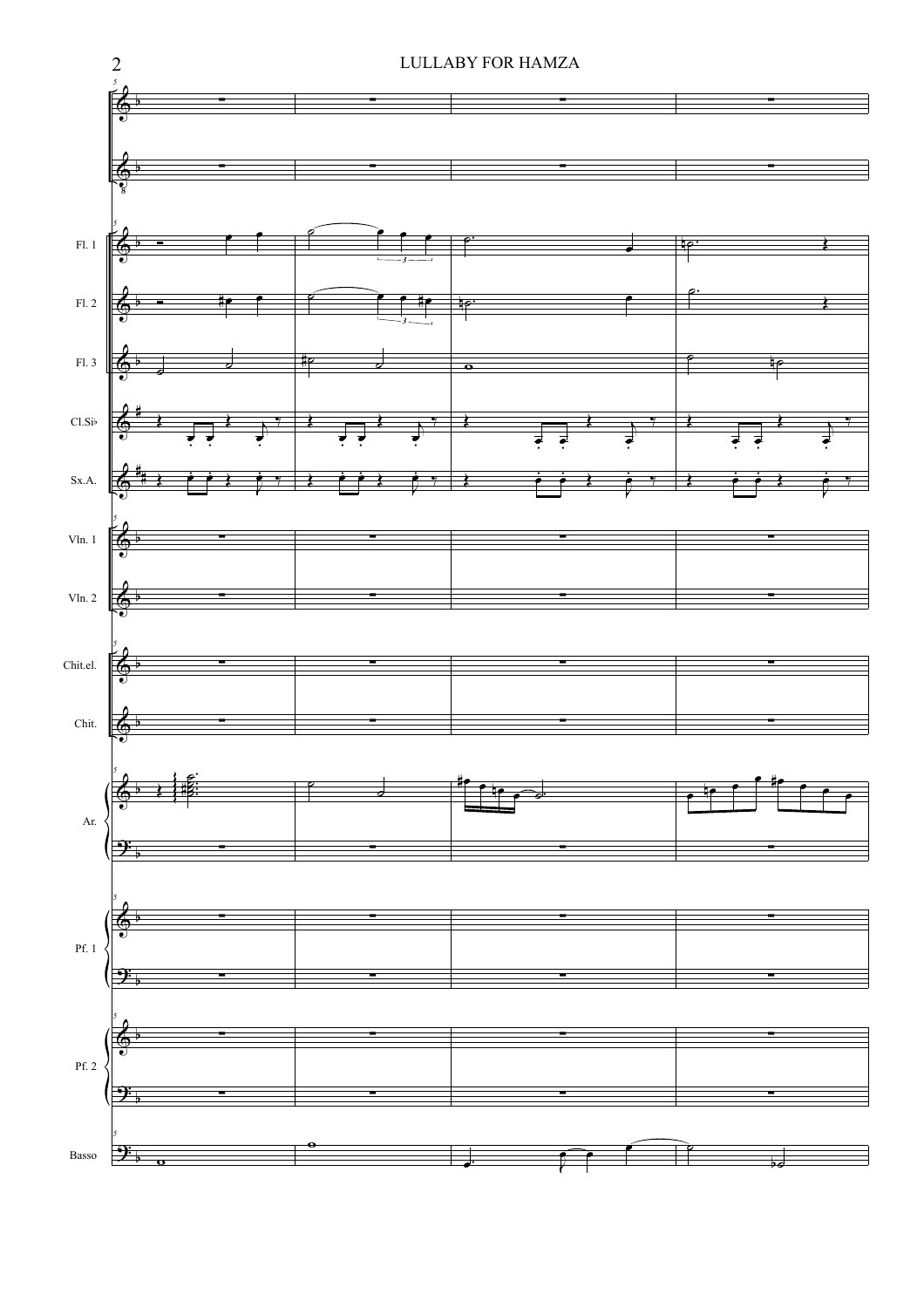

 $\overline{\mathbf{3}}$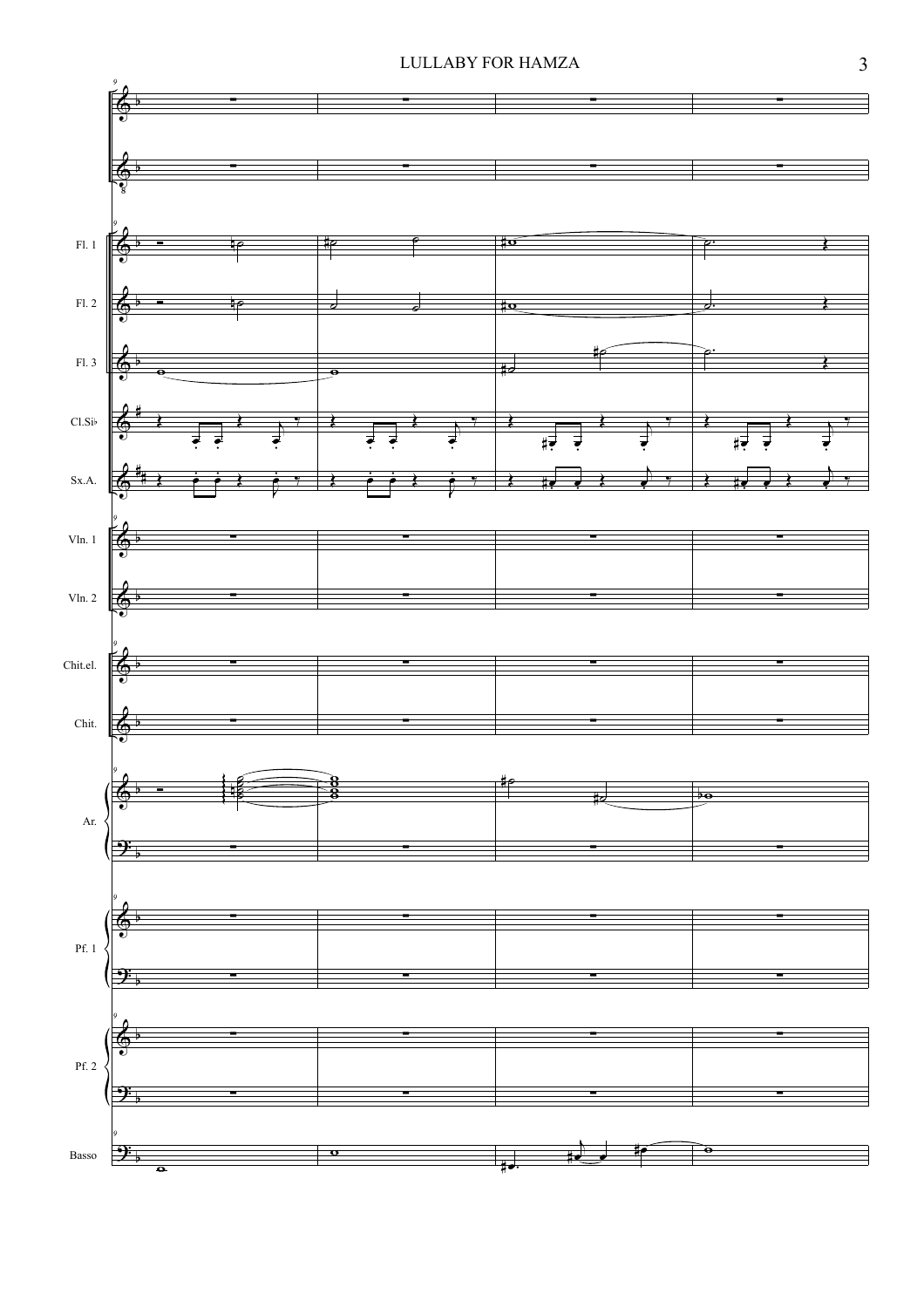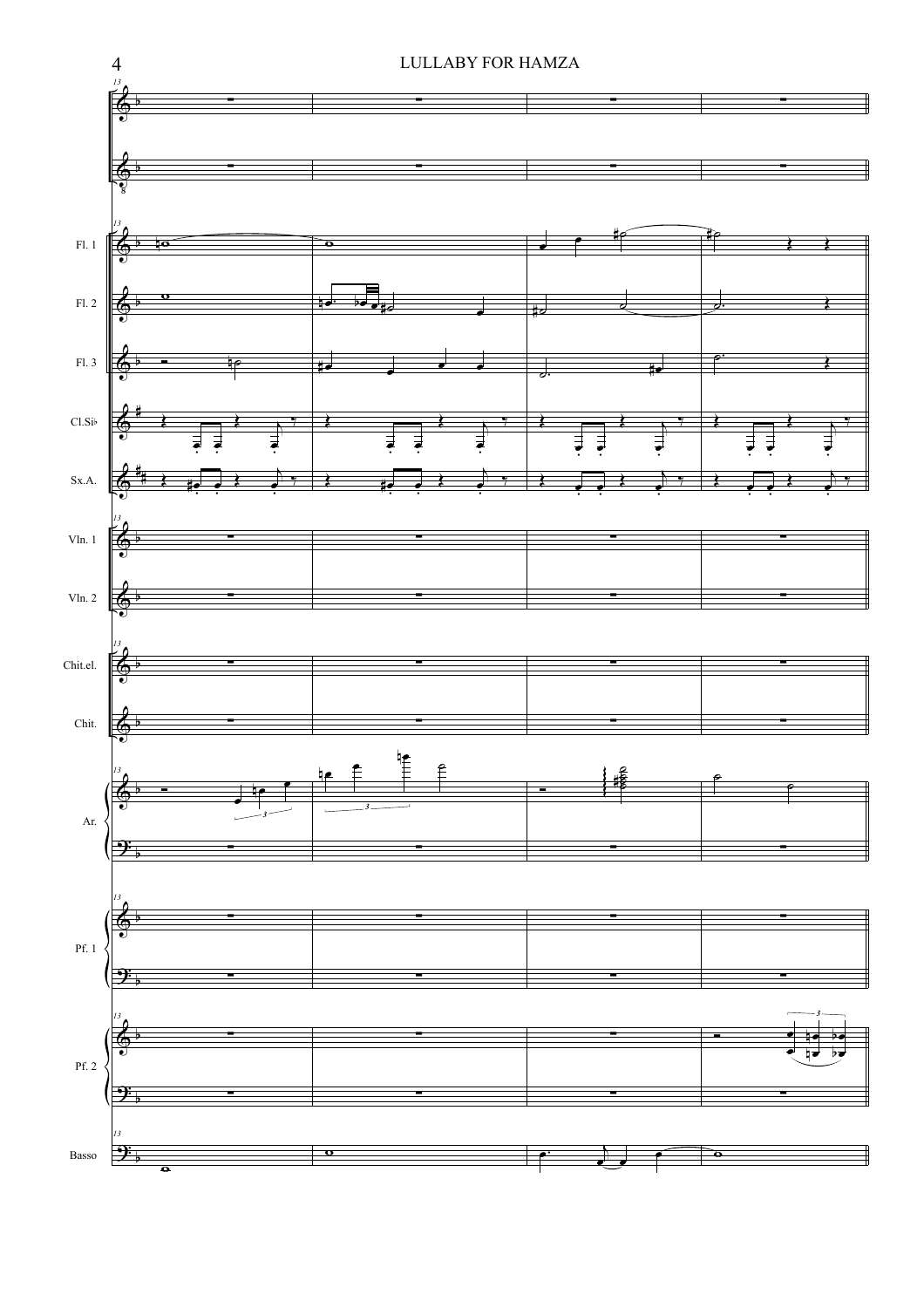

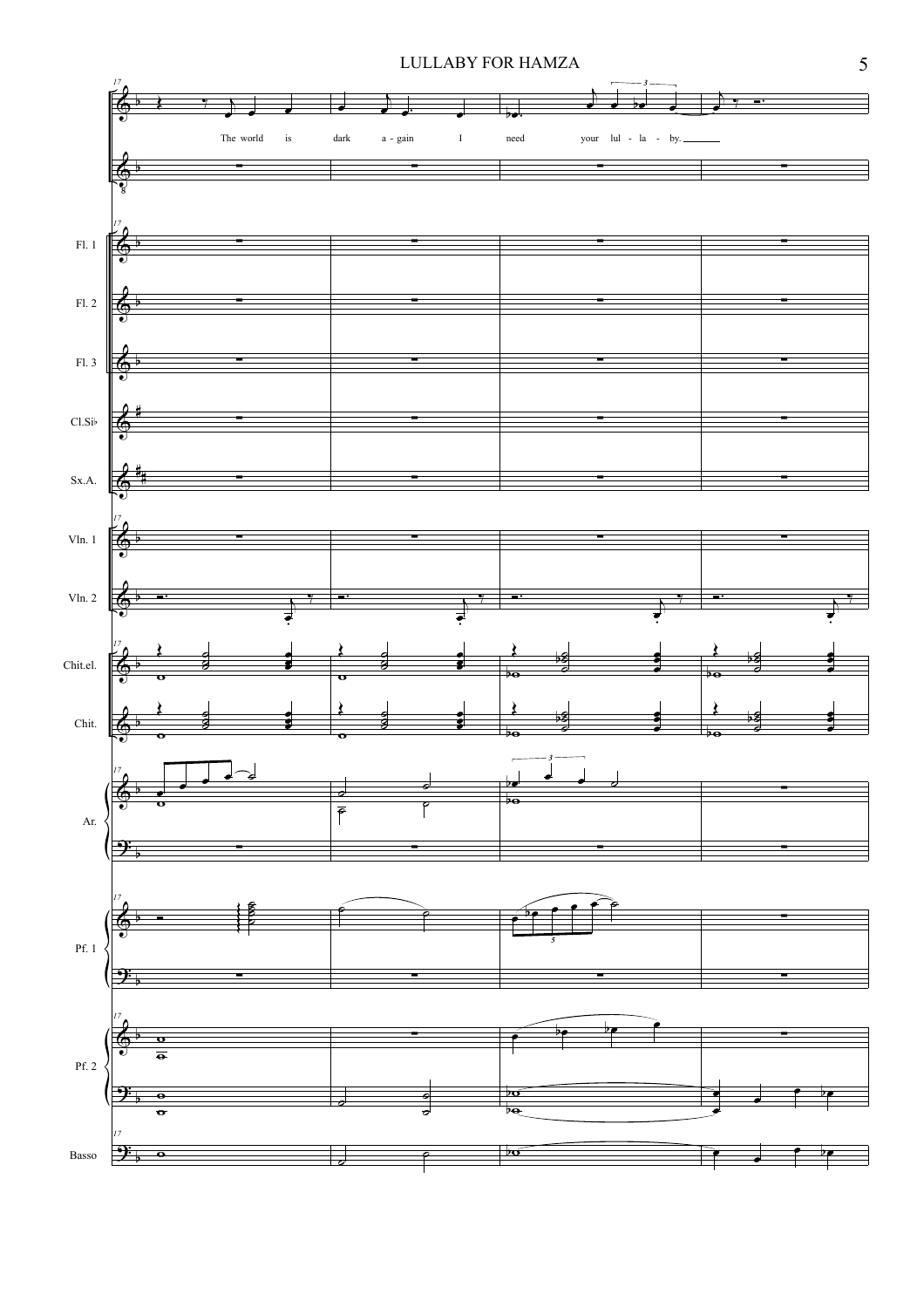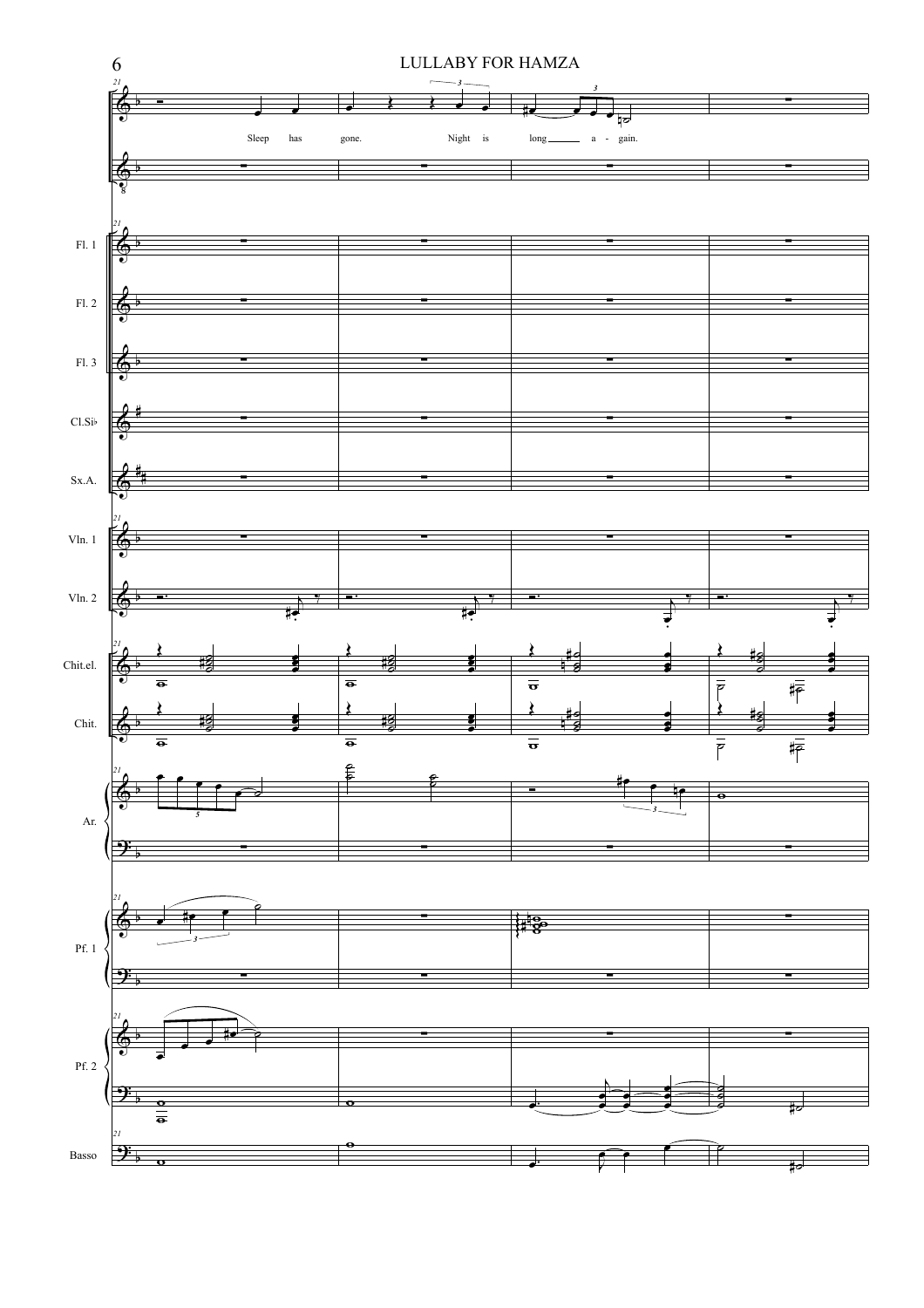

 $\overline{7}$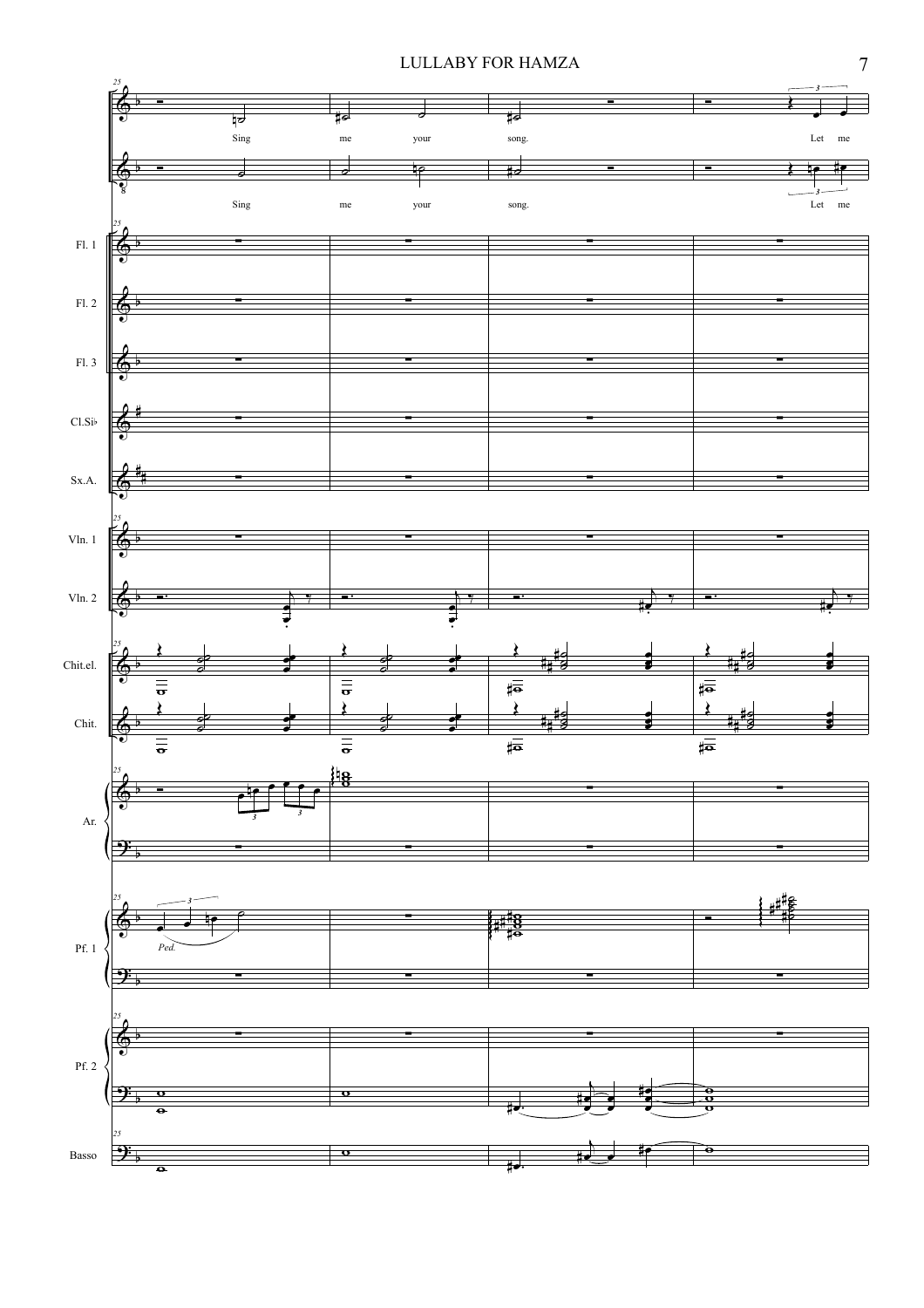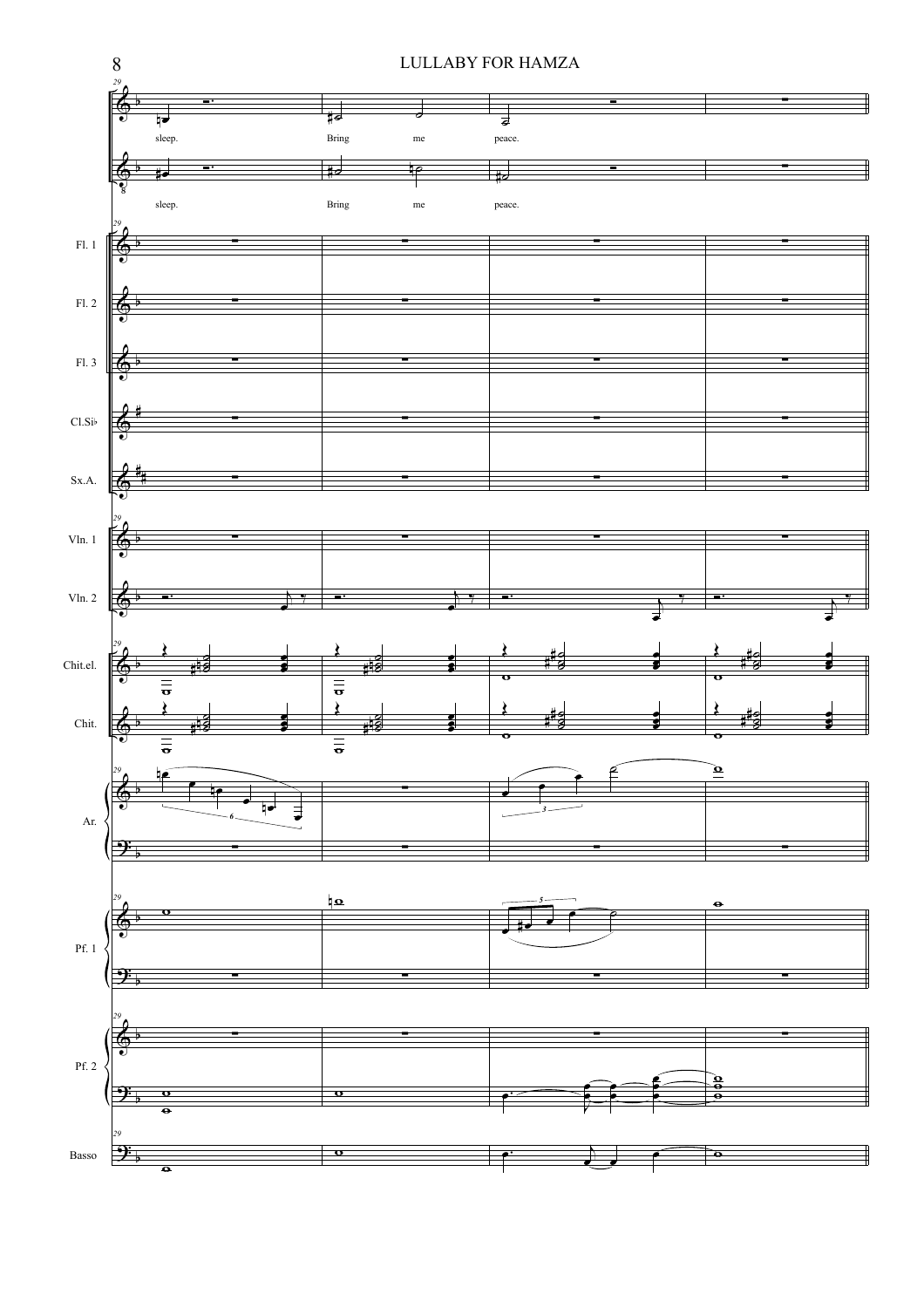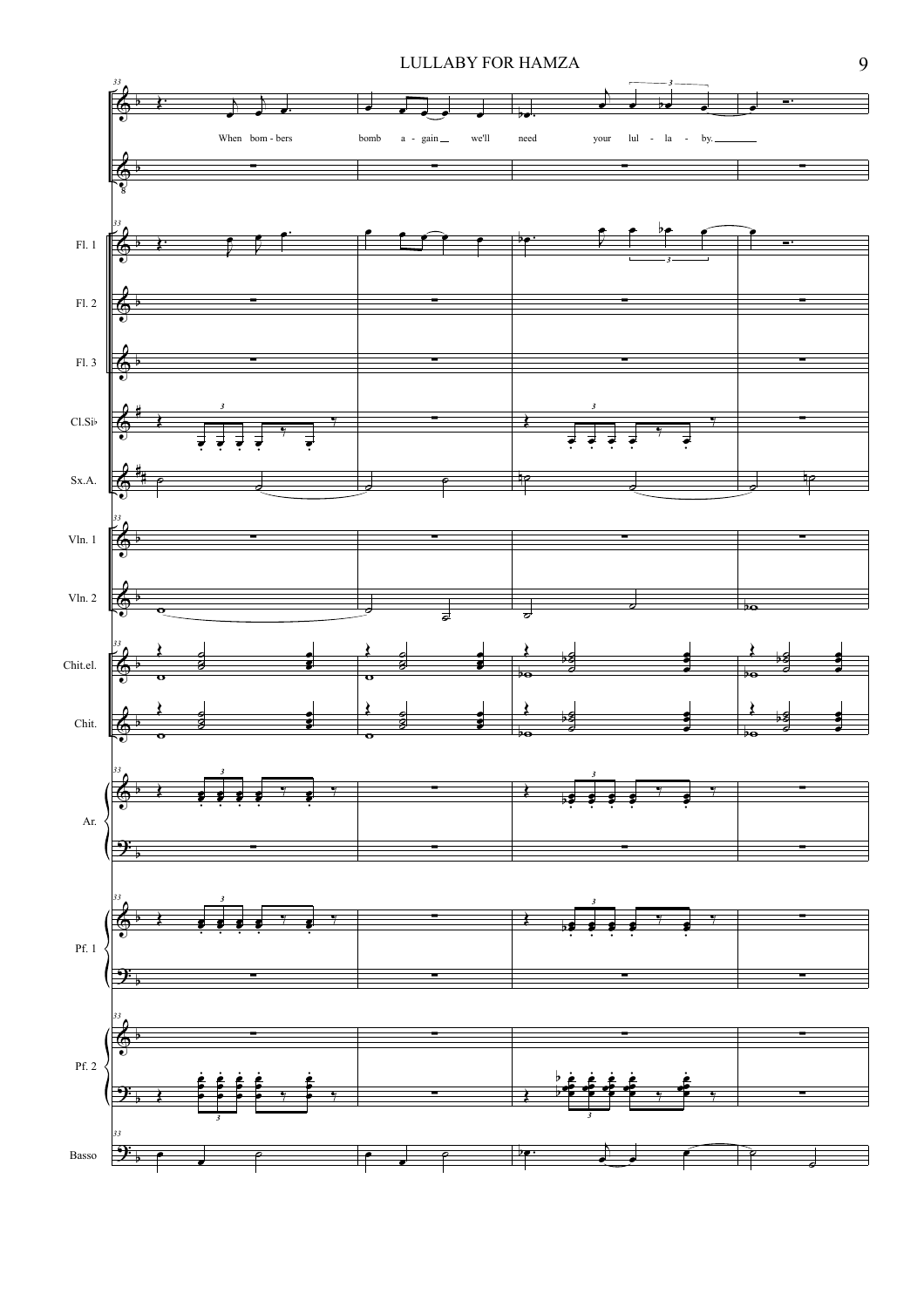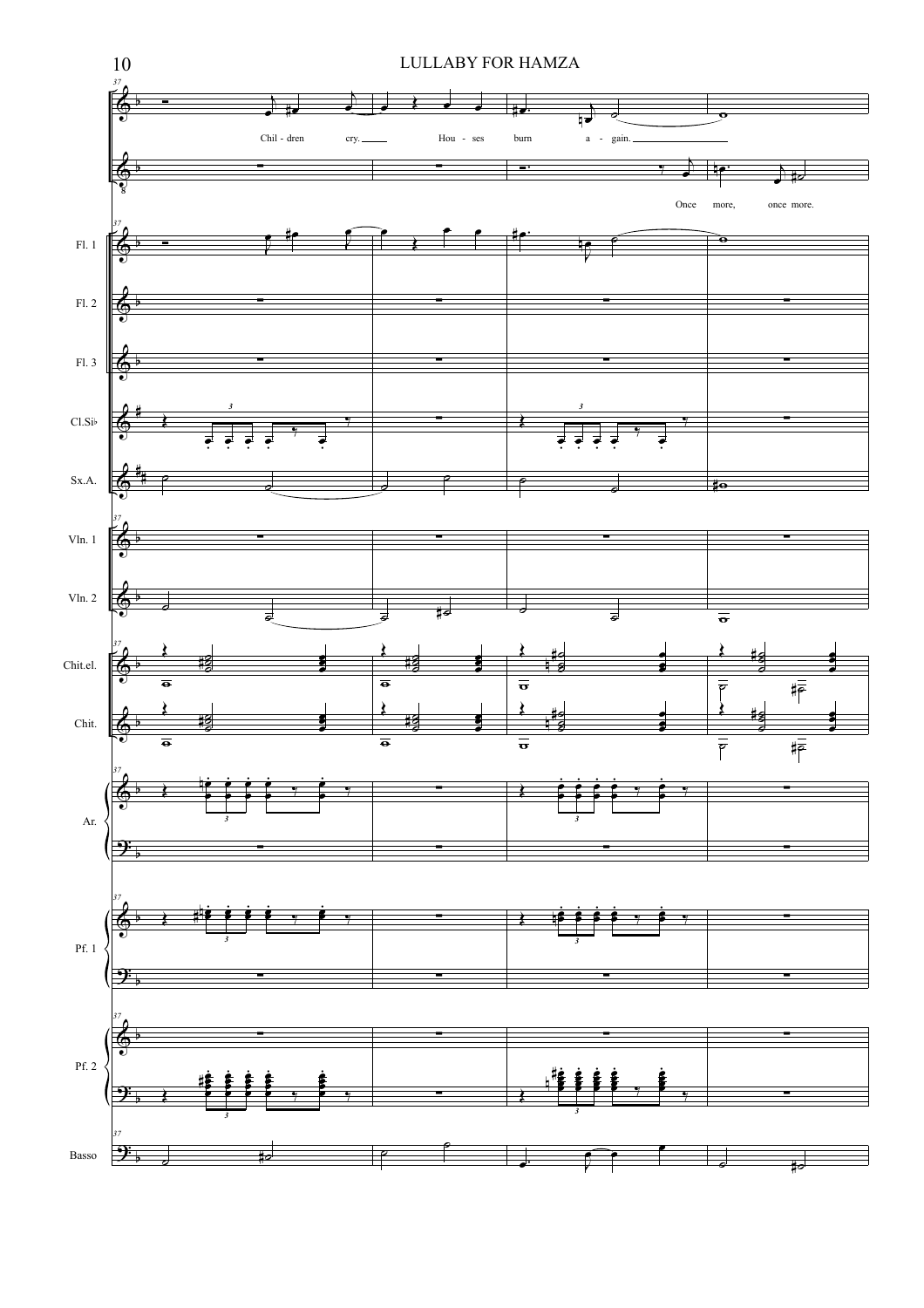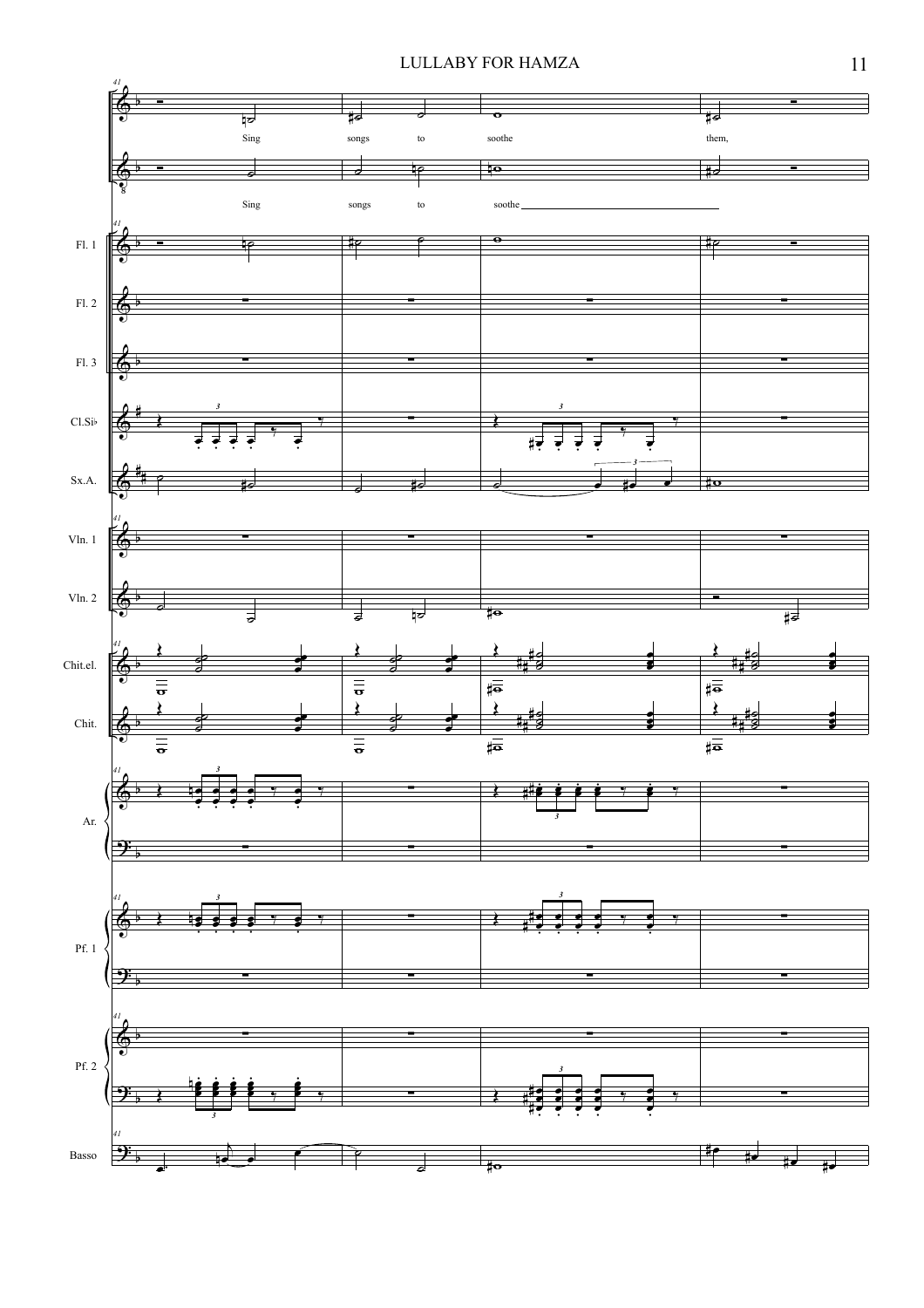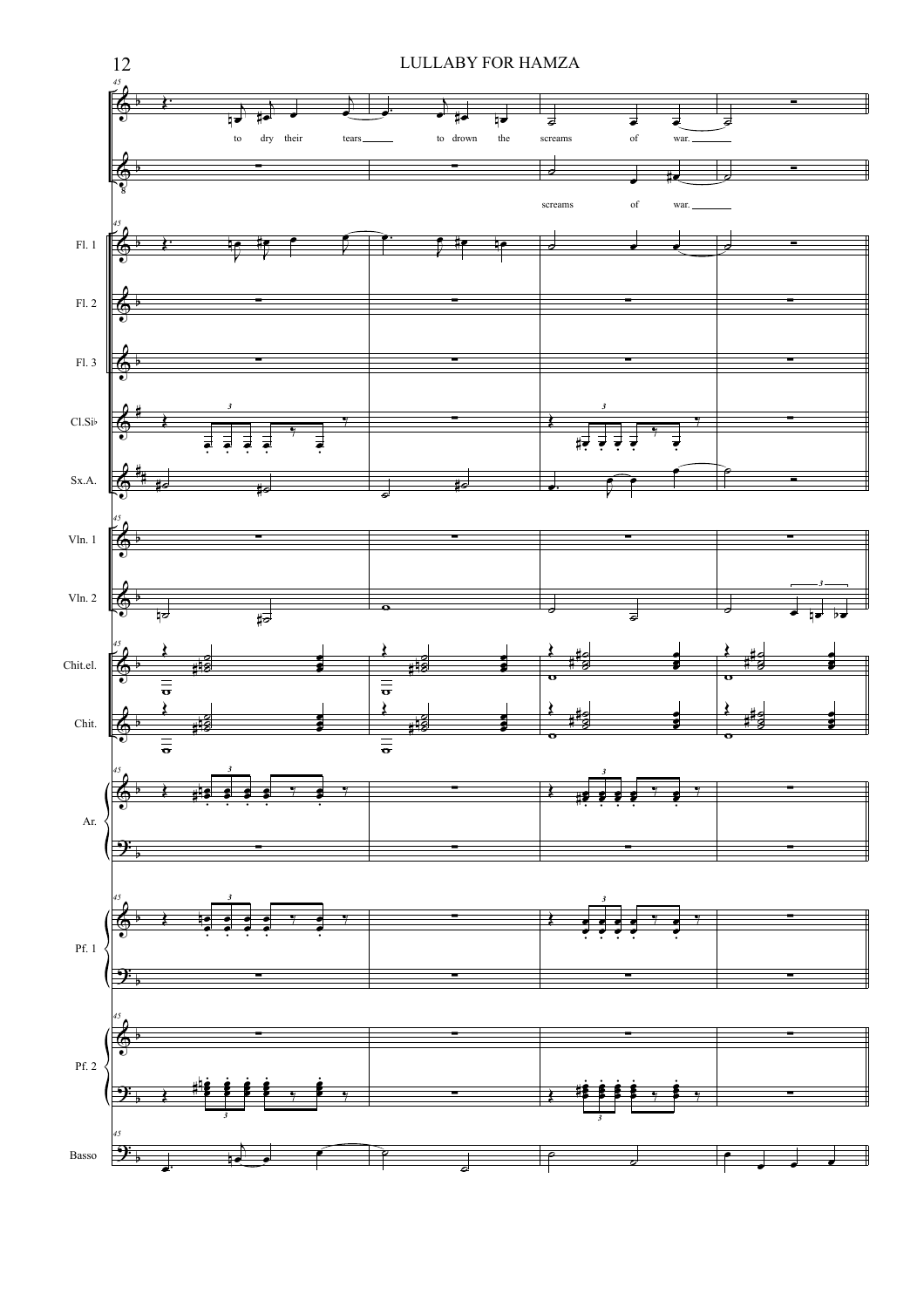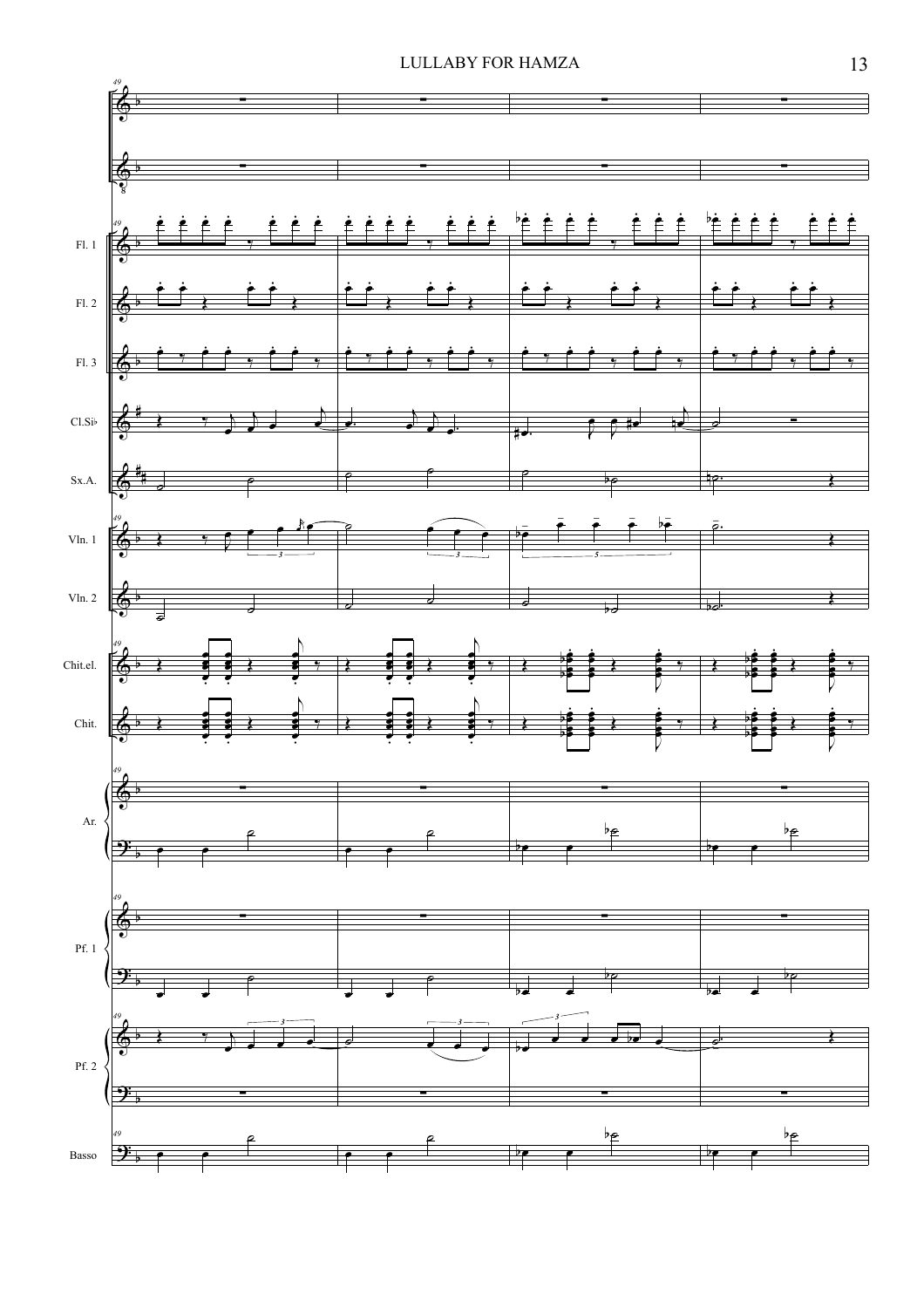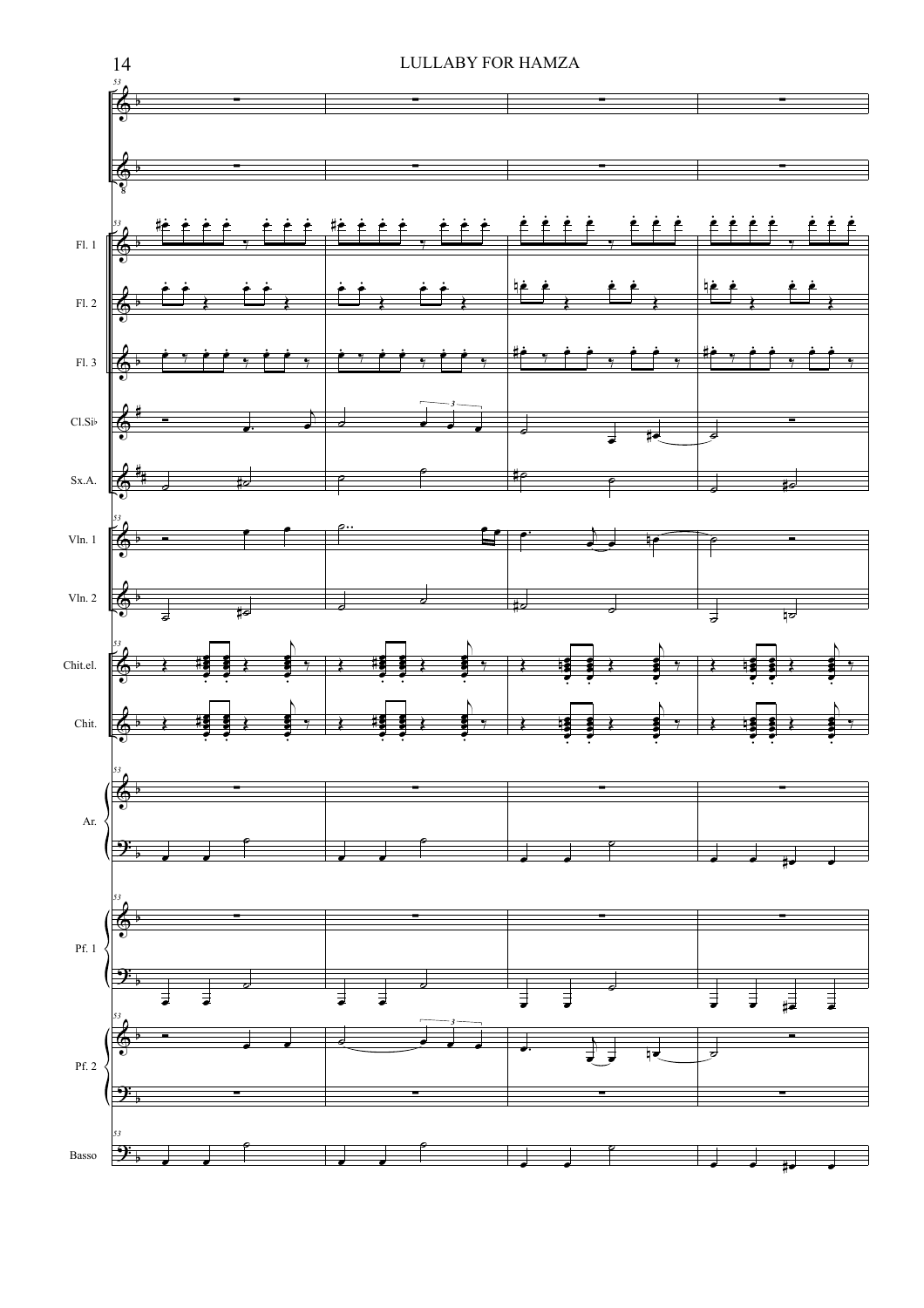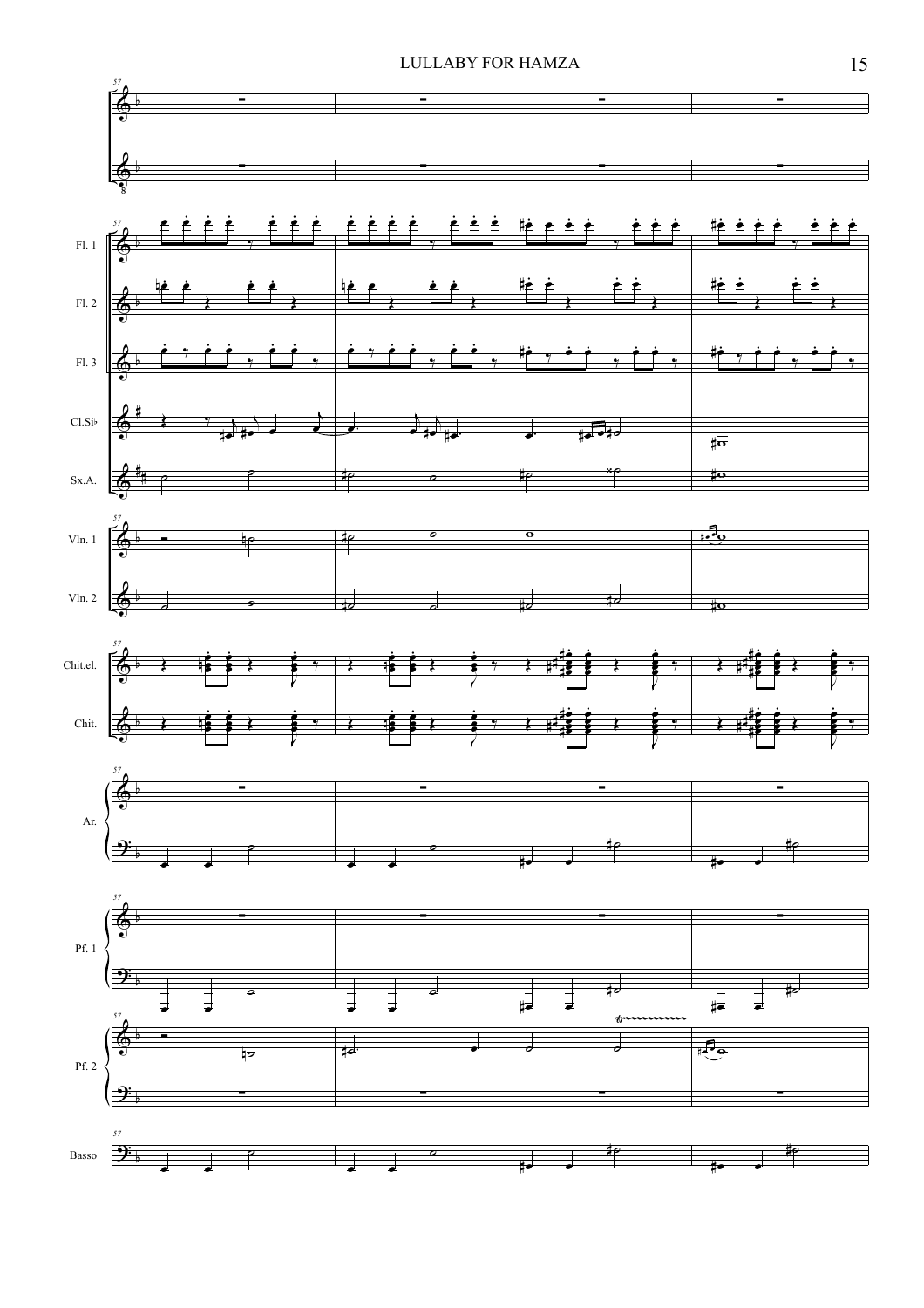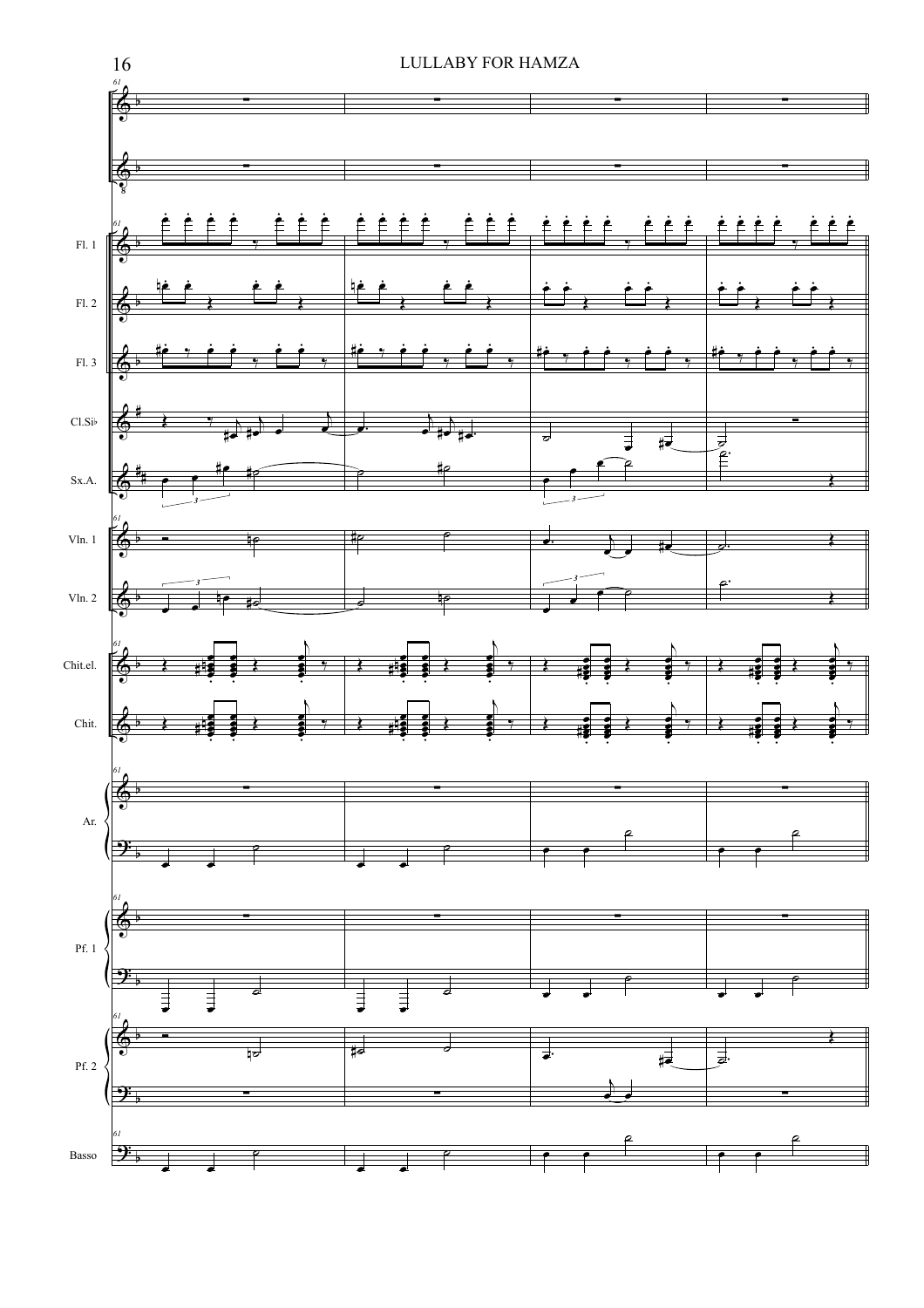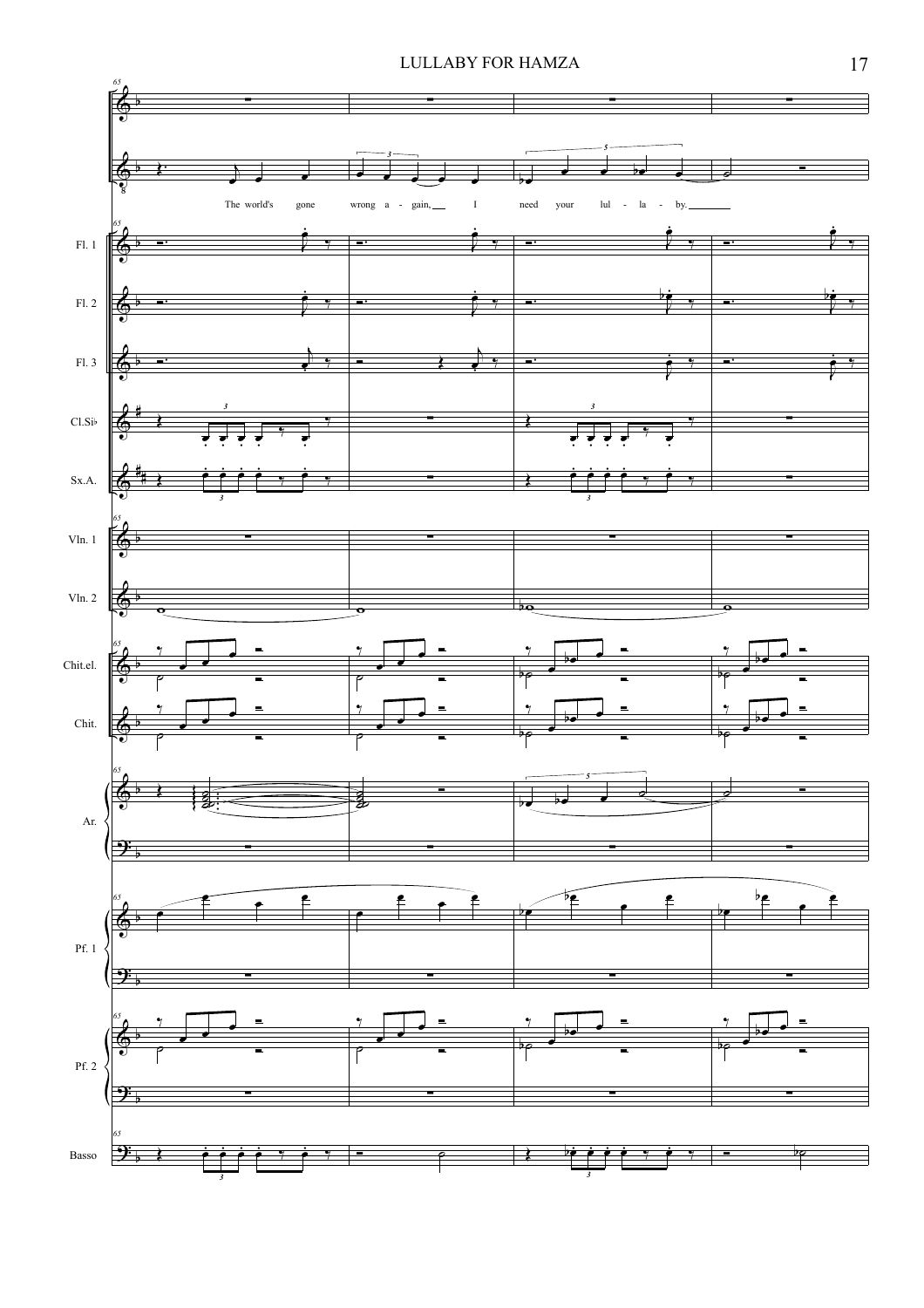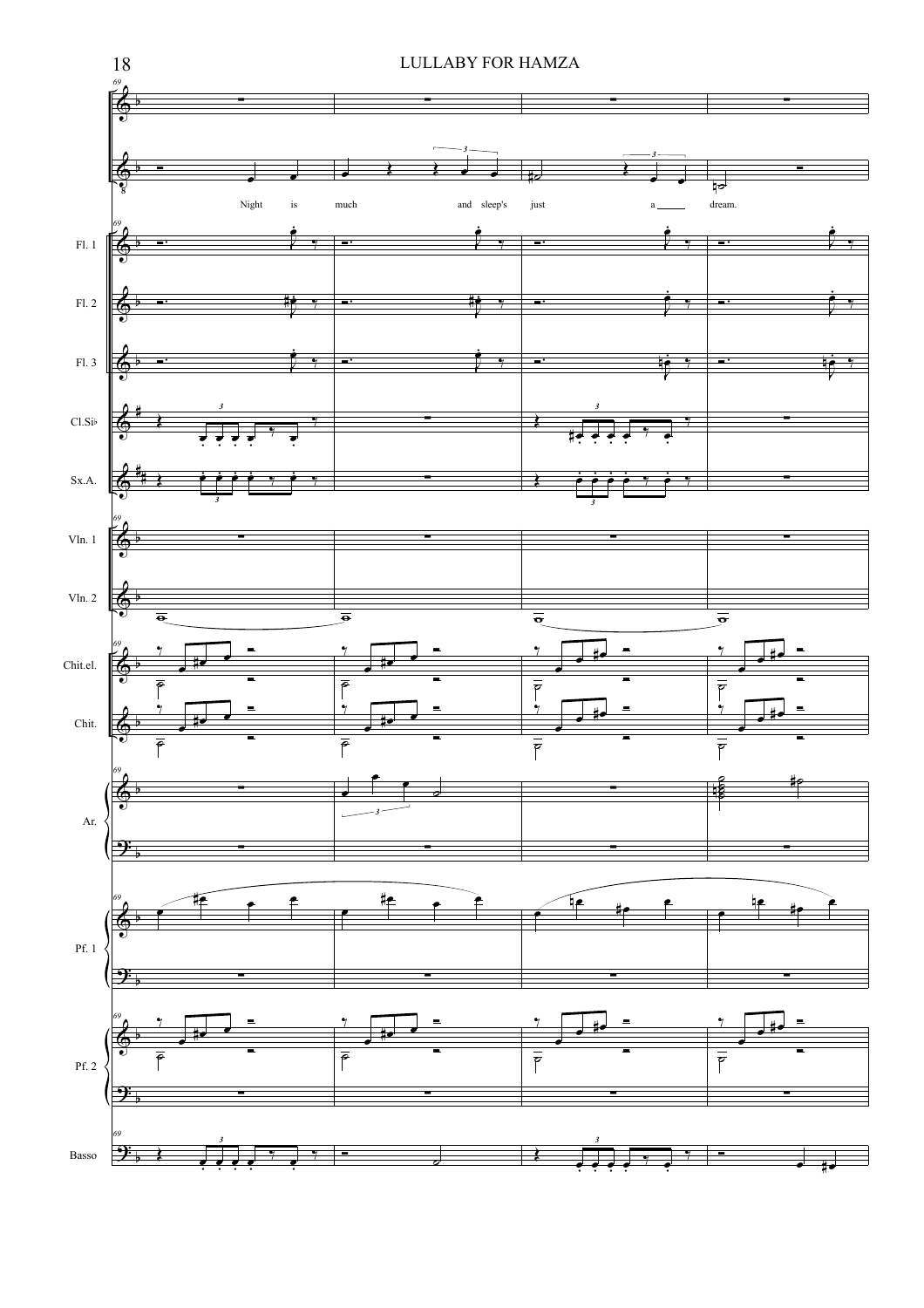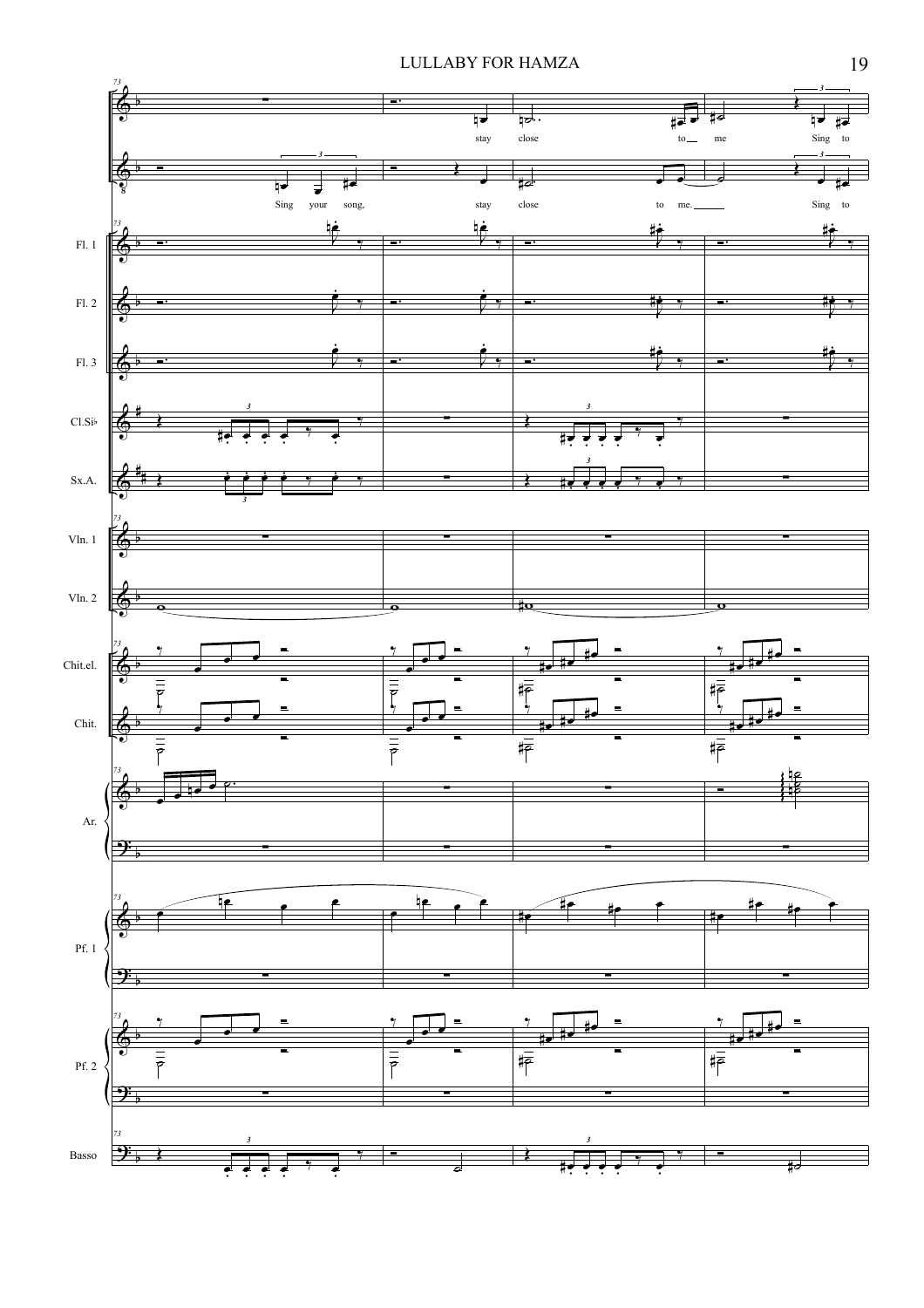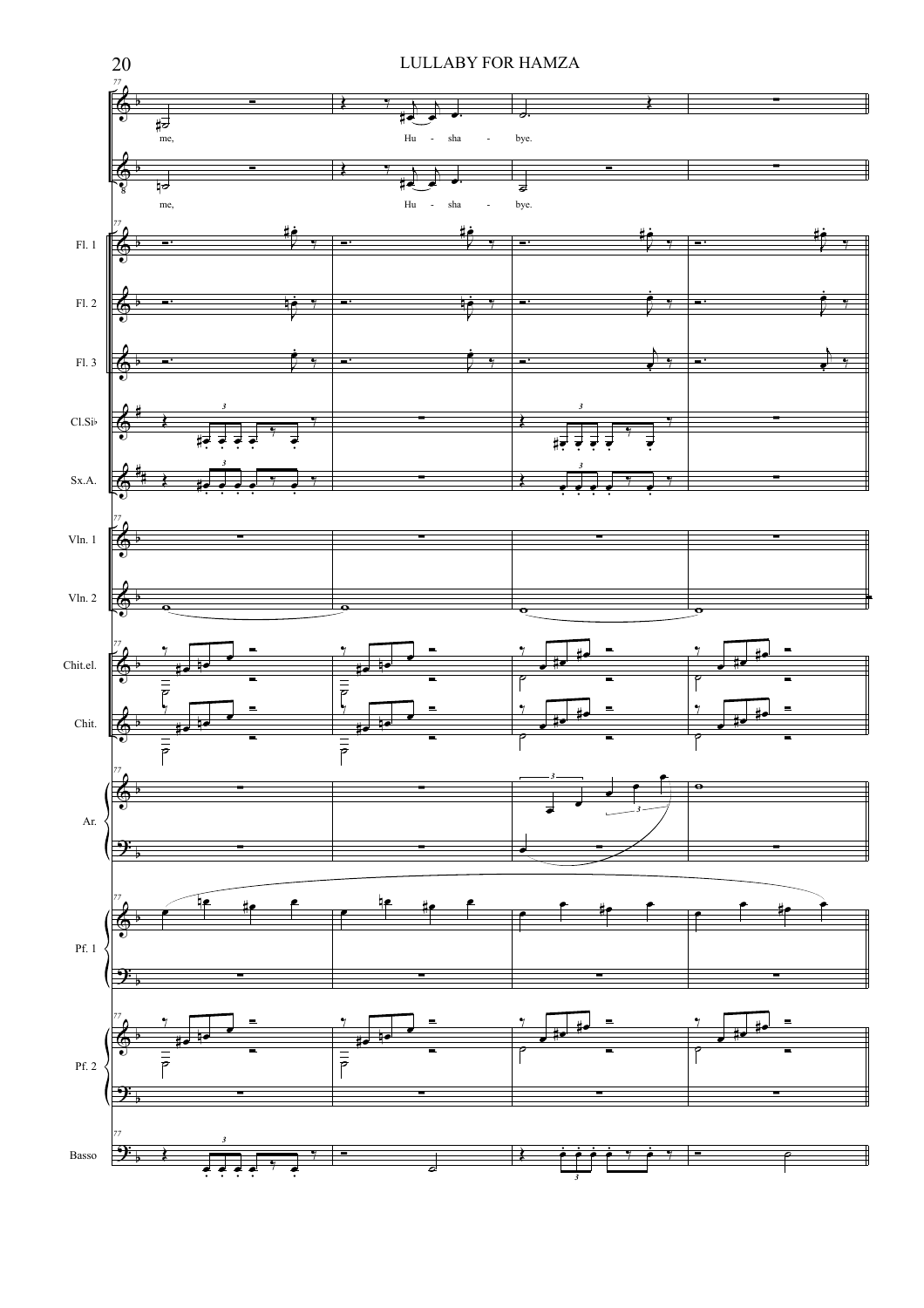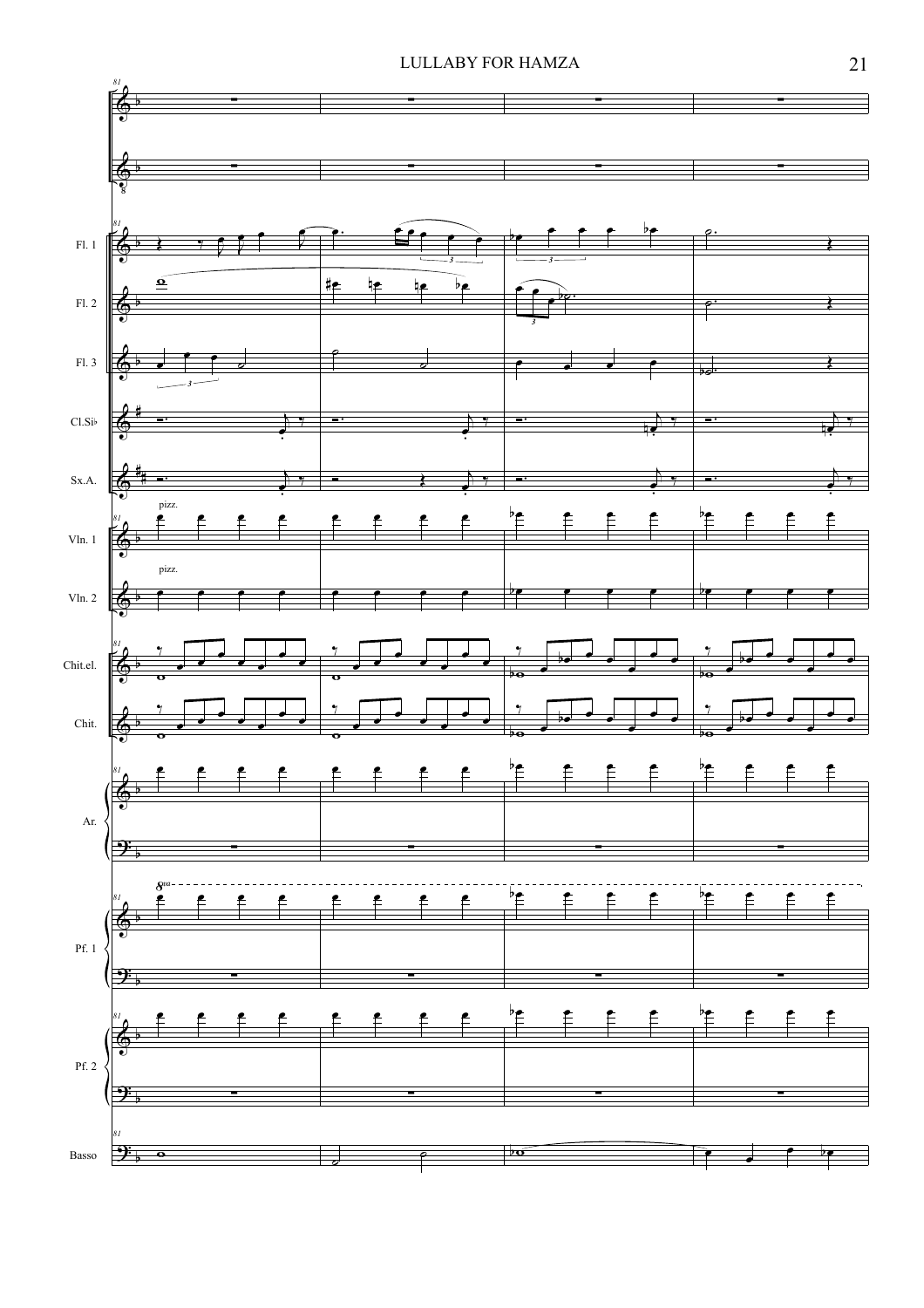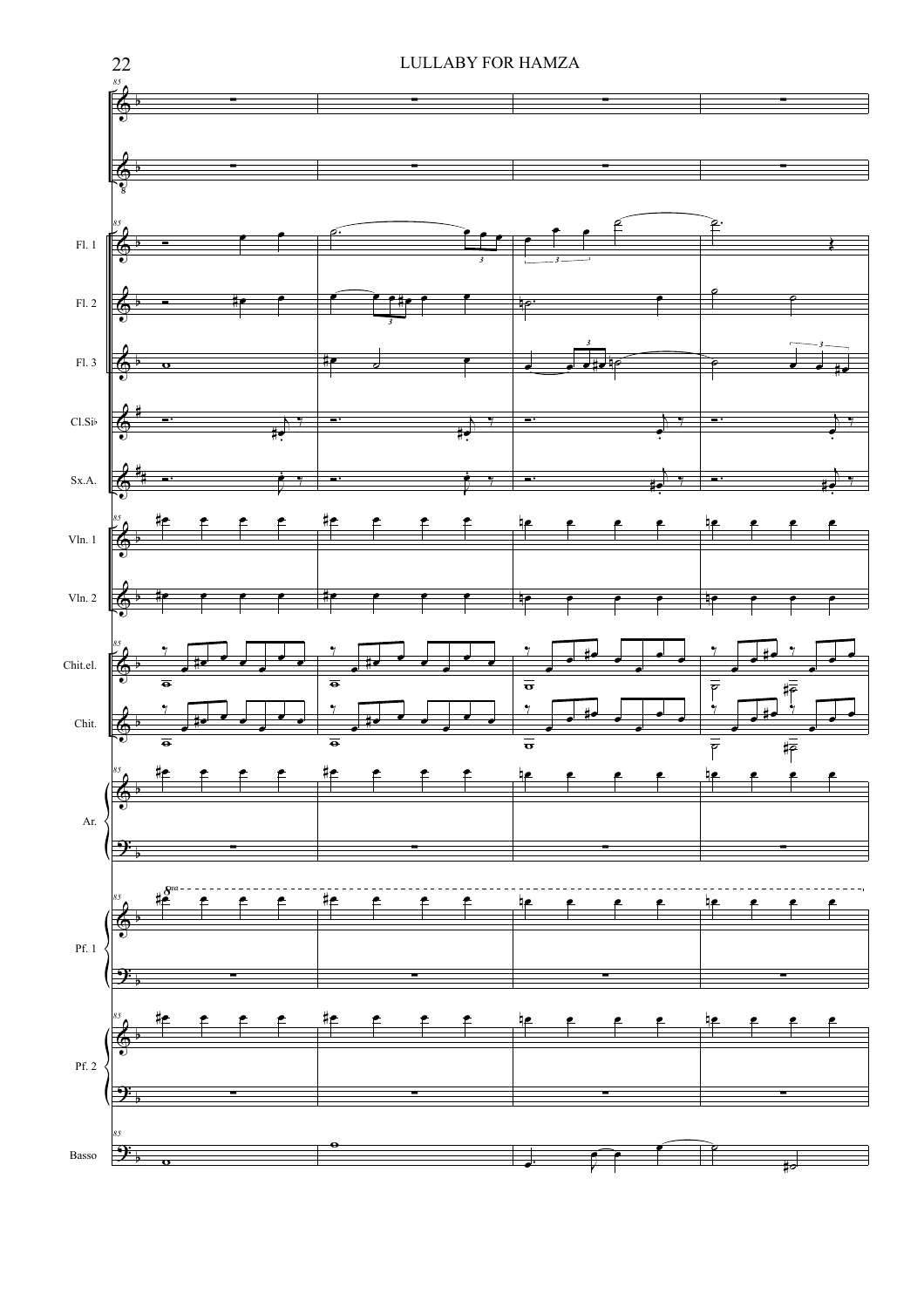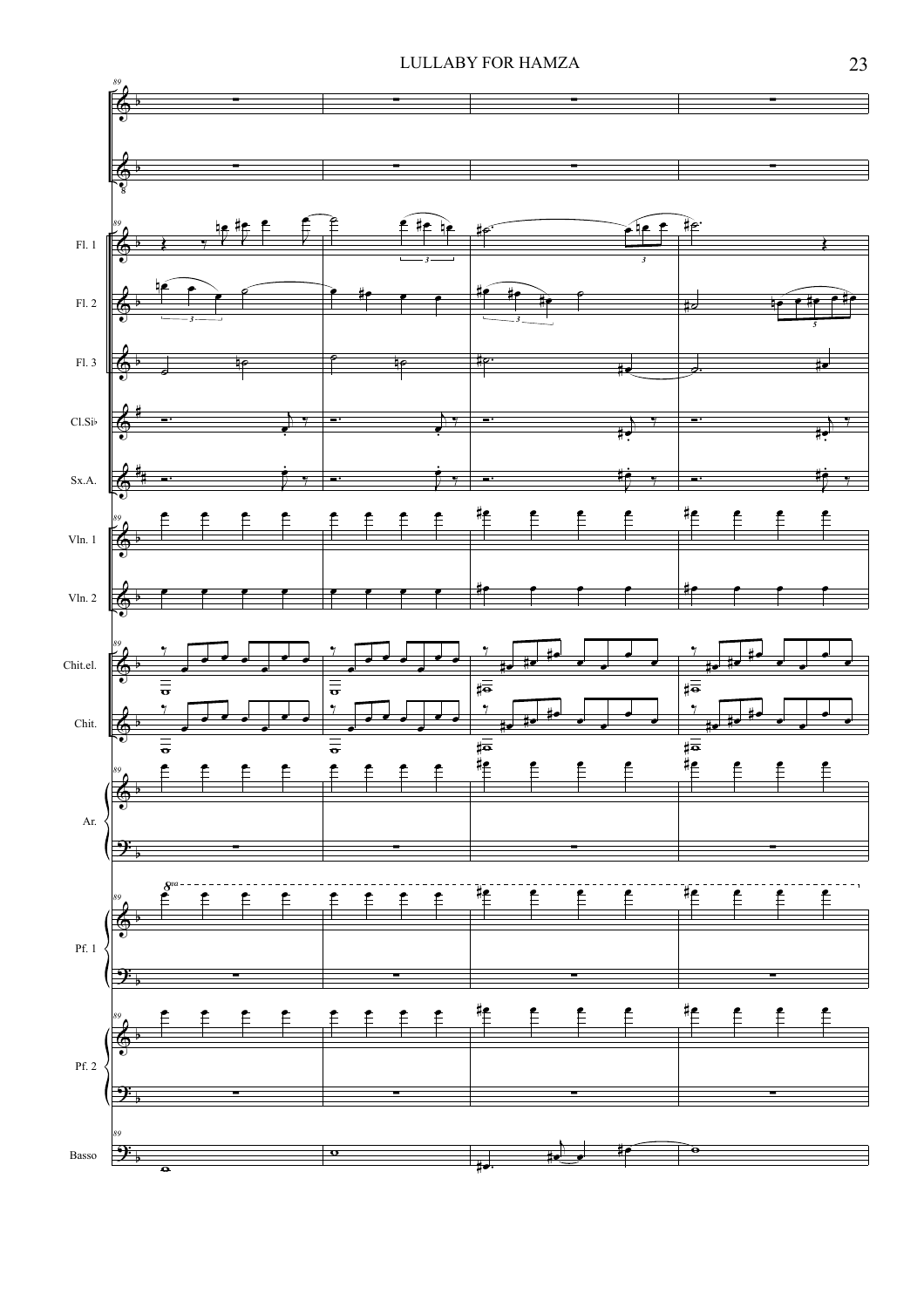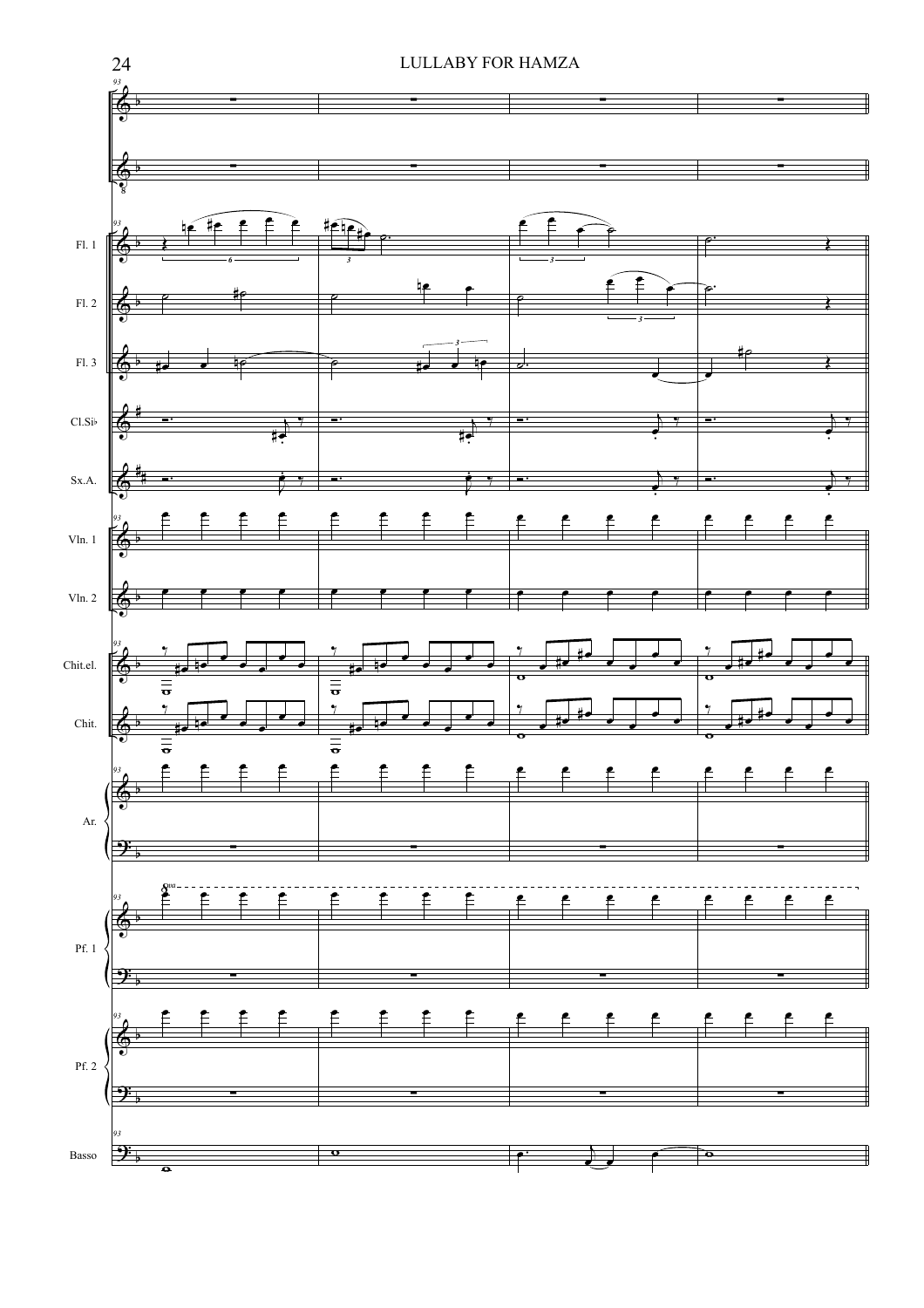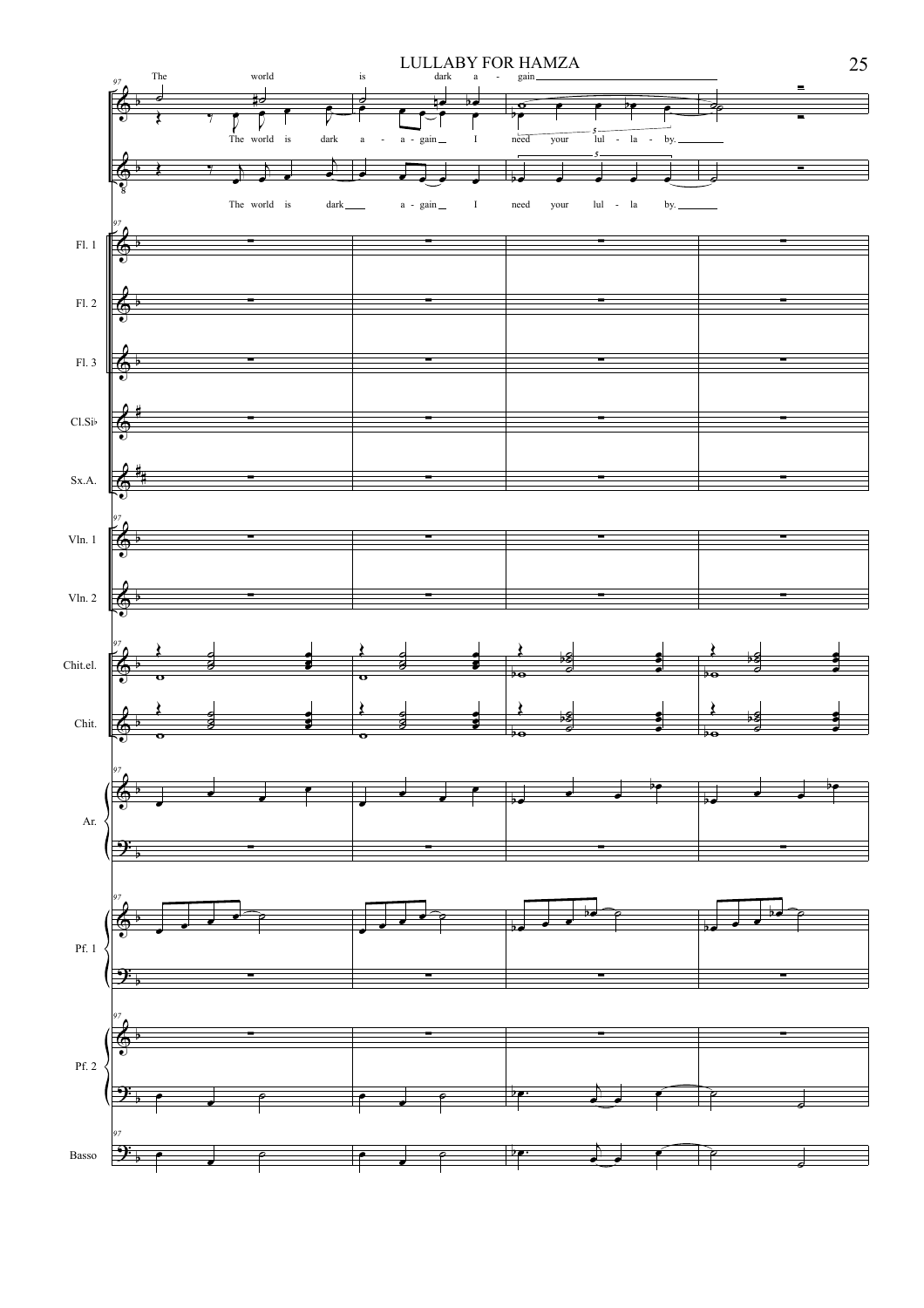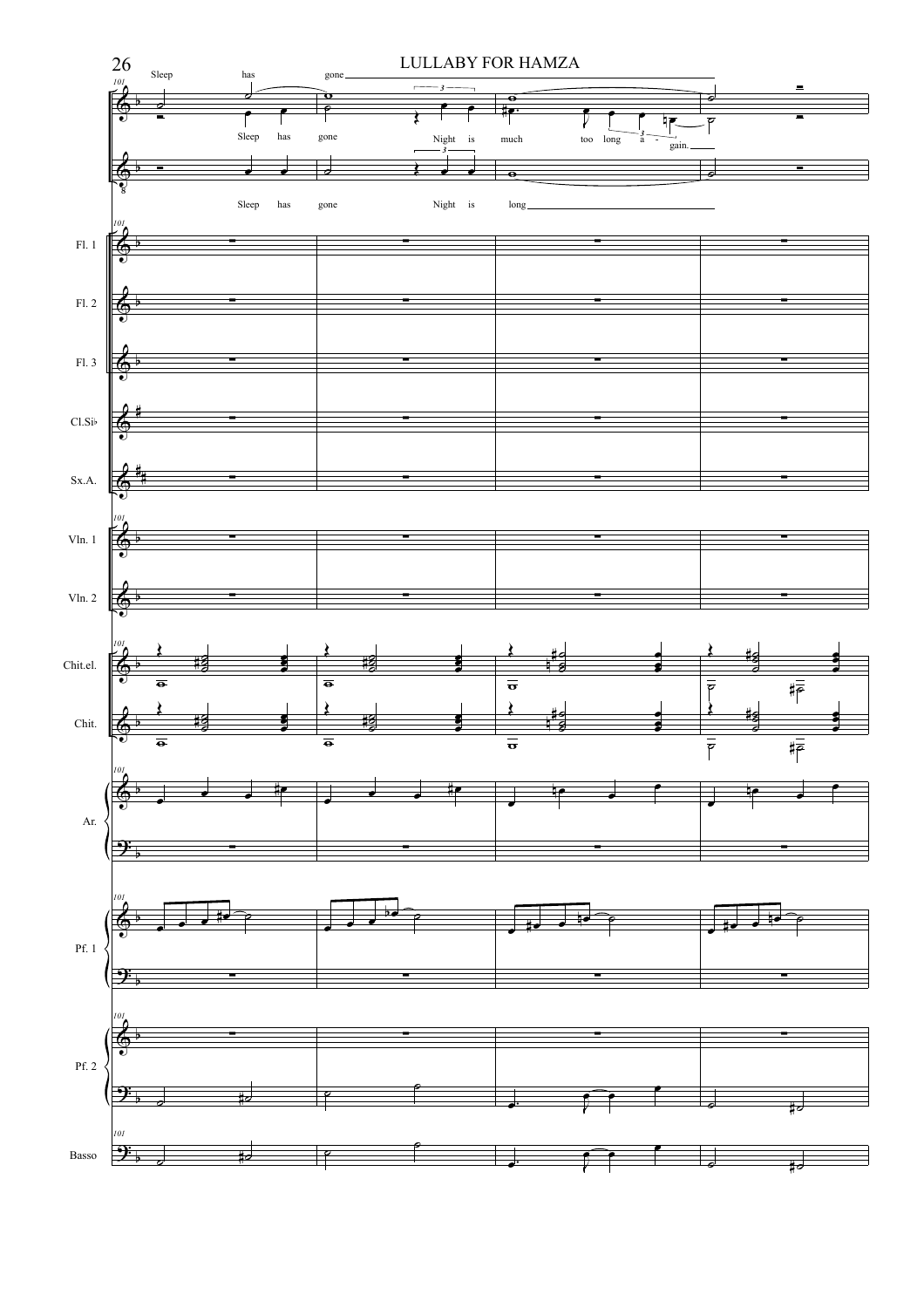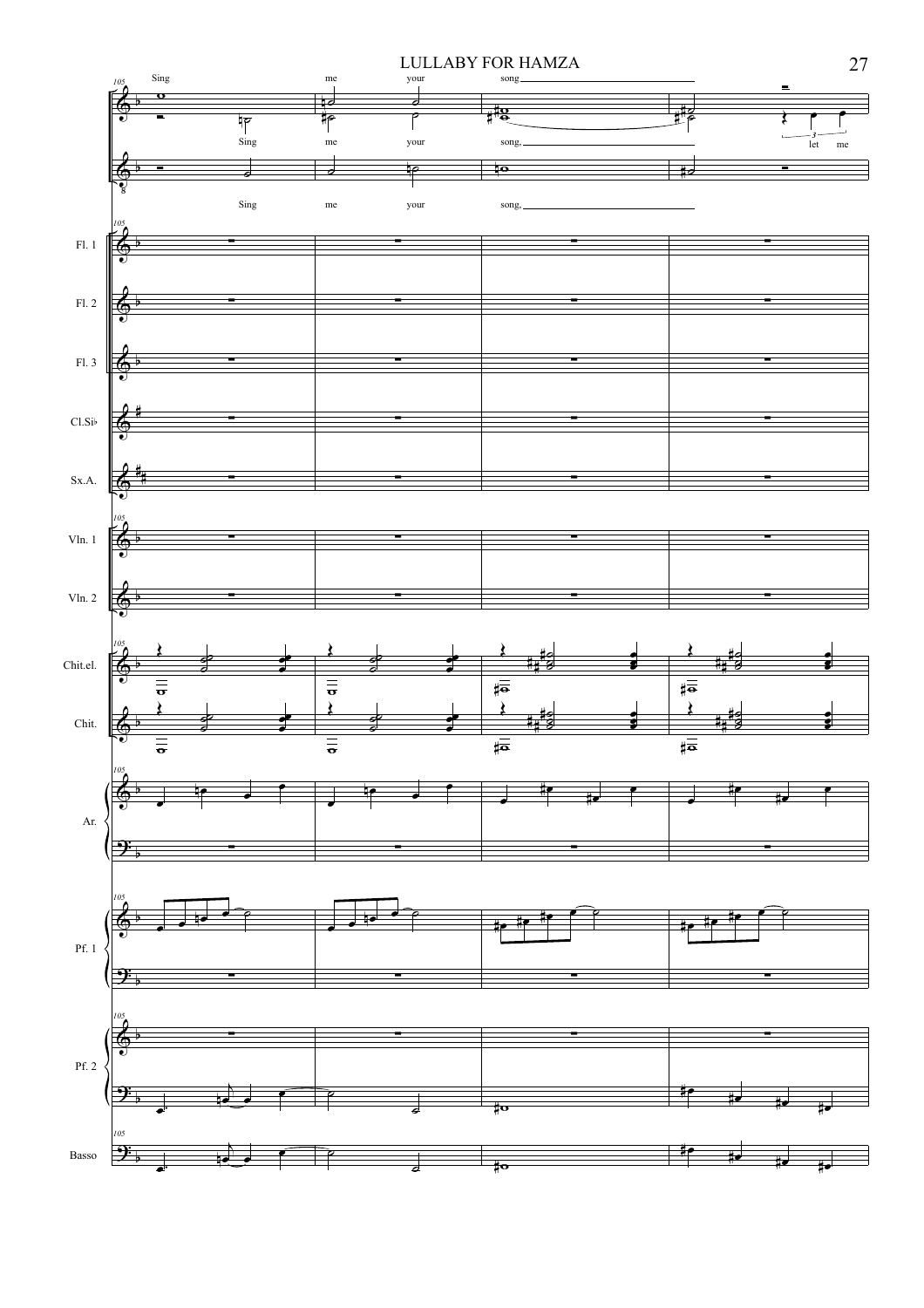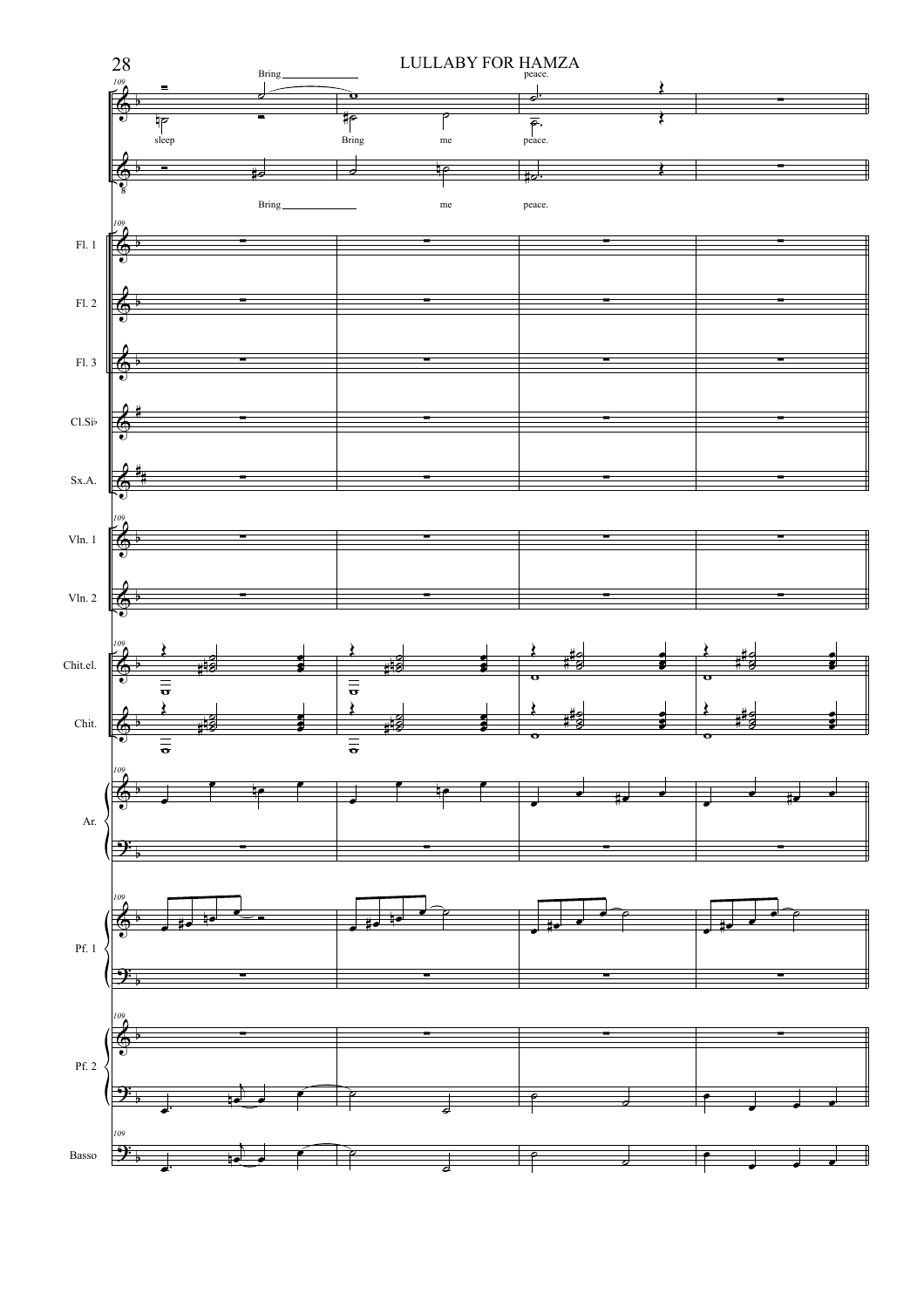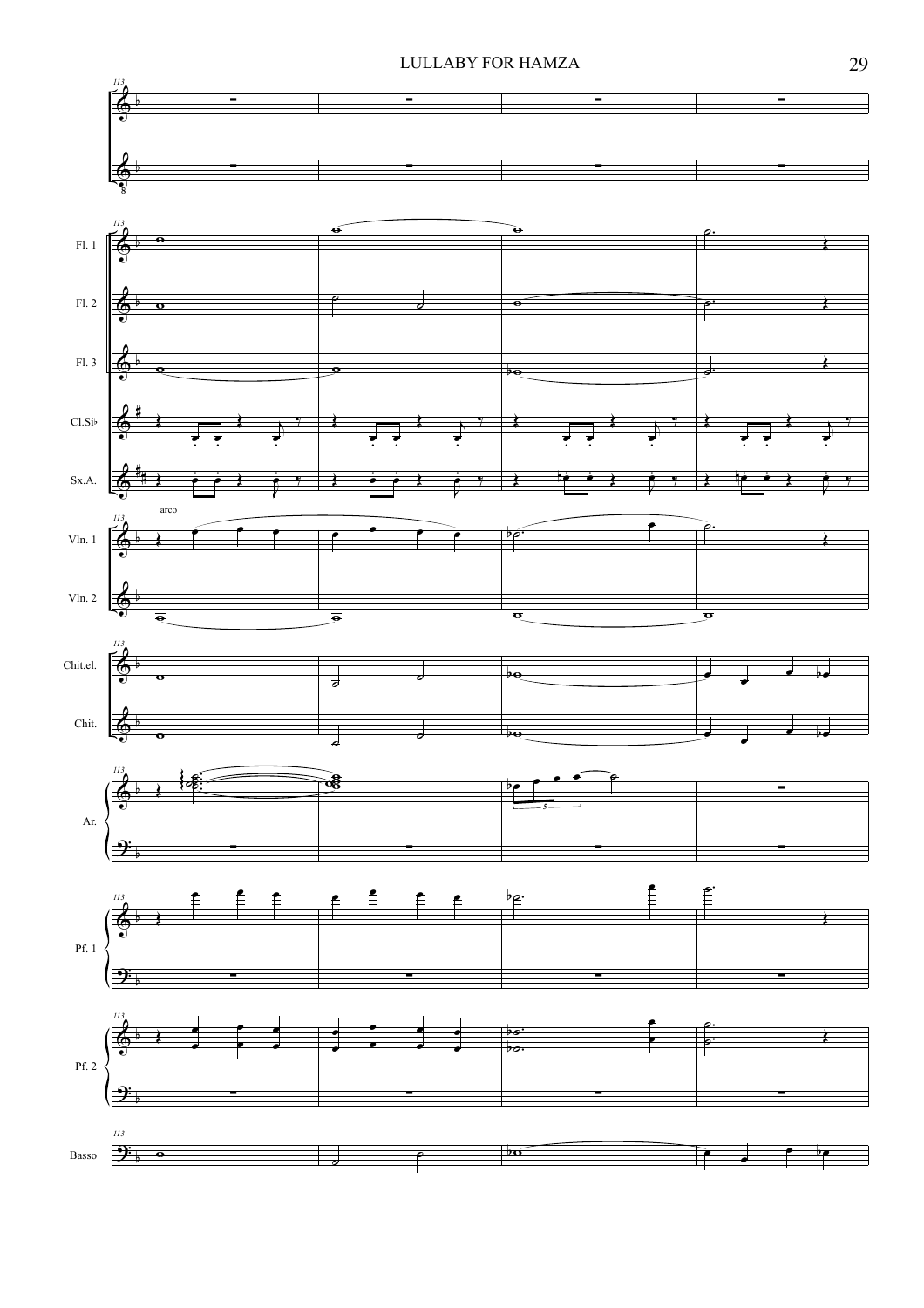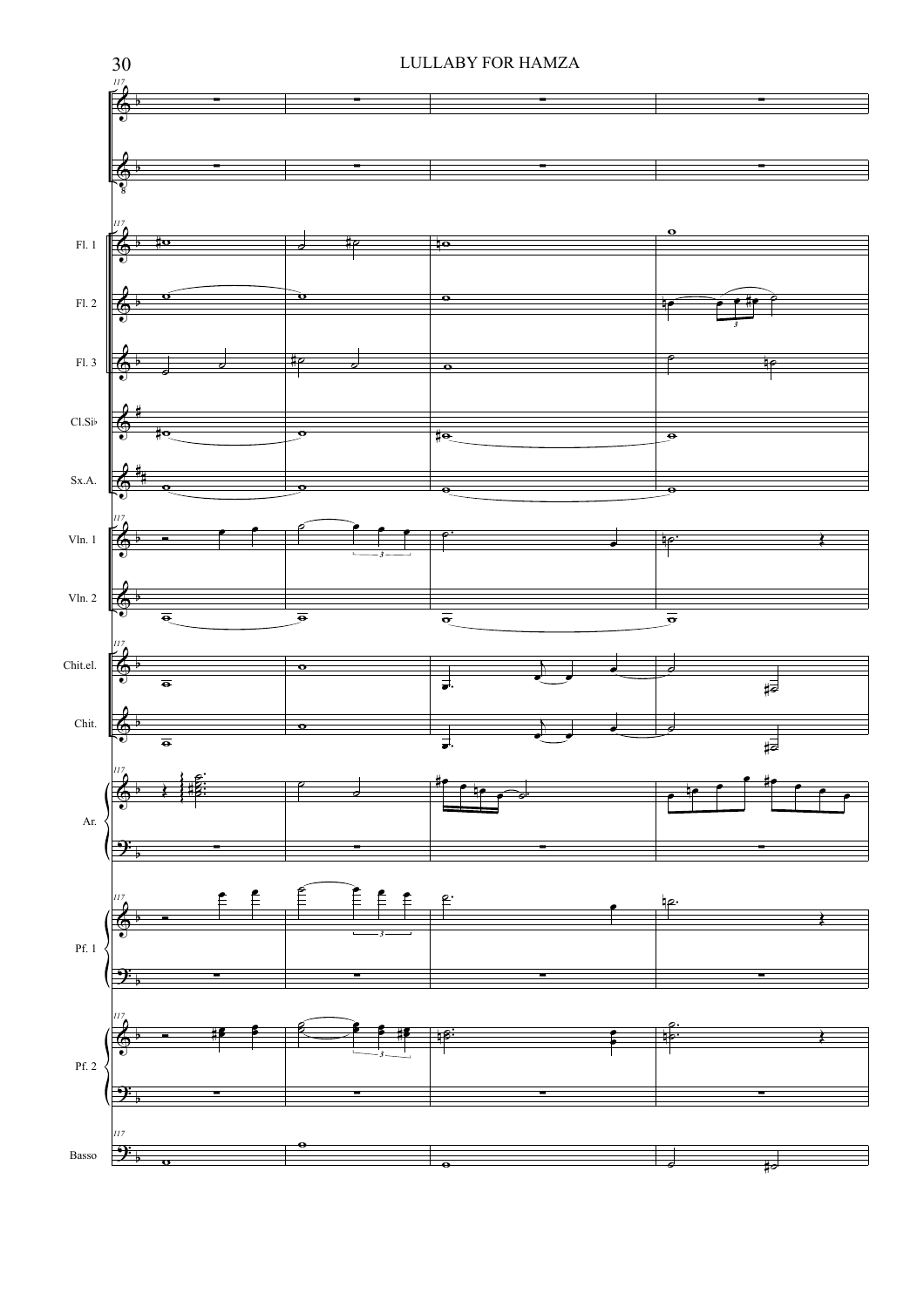